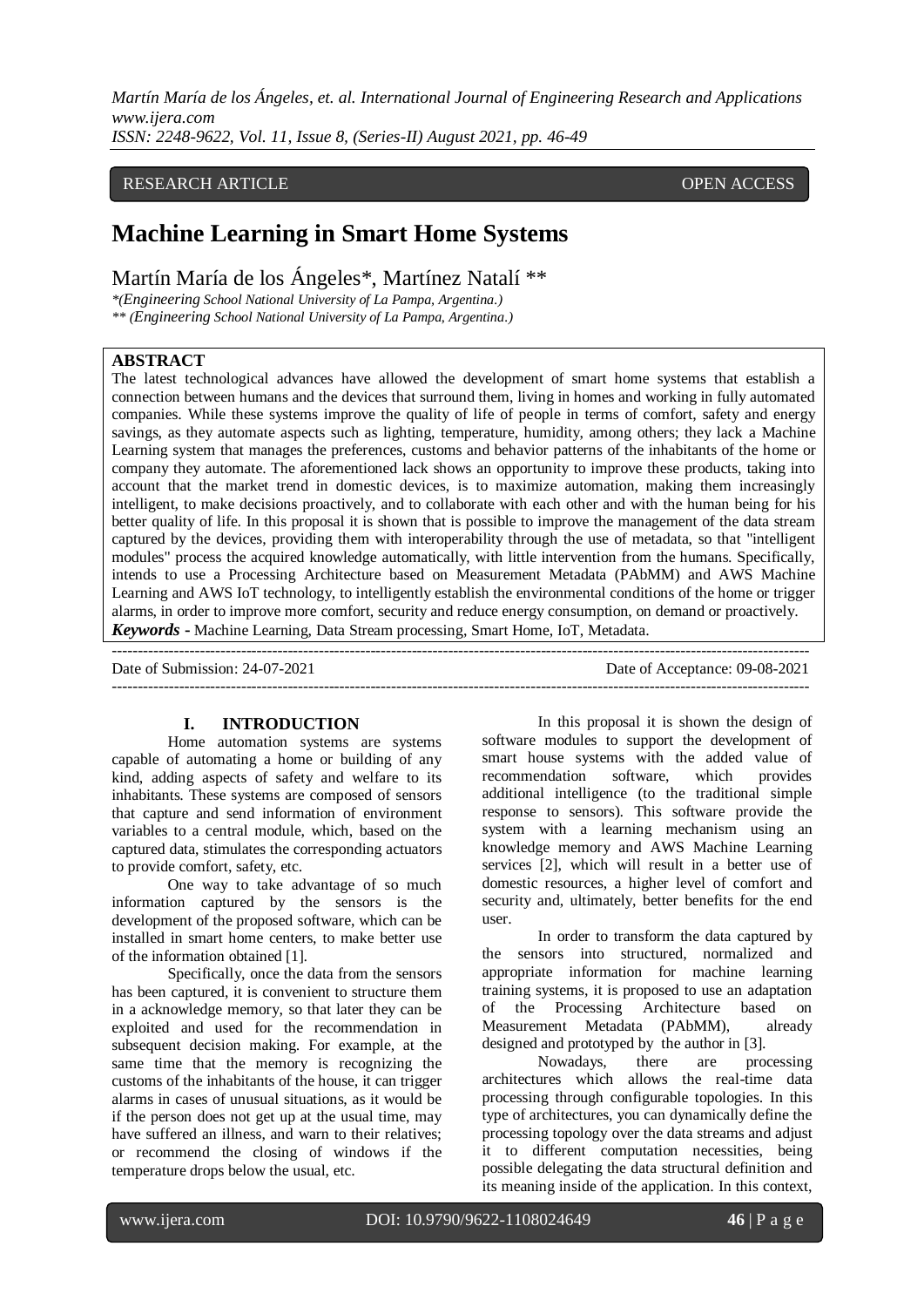I summarize to the Processing Architecture based on Measurement Metadata (PAbMM) [3], which supported by the framework for measuring and evaluating called C-INCAMI (Context-Information Need, Concept model, Attribute, Metric and Indicator) [4], incorporates metadata to the measurement process, promoting repeatability, comparability and consistency.

The data streams are structured under C-INCAMI, which allows gather data and metadata jointly inside the same stream. In this metadata, we can describe the measurement context additionally to the entity under measurement, which permits avoid analyzing the measure in isolation way. The knowledge Memory that integrates the Processing Architecture based on Measurement Metadata serve as base for to be used in recommender systems in decision making processes.

Thus, data, information, and knowledge from heterogeneous and distributed sources can be automatically and semantically processable by applications, for instance, an 'intelligent' recommendation system to support a more effective decision-making process.

This article is organized in four sections. The Section 2 outlines the Processing Architecture based on Measurement Metadata. The Section 3 outlines the Machine Learning based recommendation system proposed. The Section 4 summarizes the conclusions.

#### **II. ARCHITECTURE BASED ON MEASUREMENT METADATA**

The PAbMM is a manager of semistructured measurements streams, enriched with metadata supported by C-INCAMI, specialized in

M&E projects, which incorporates detective and predictive behavior at online with the ability to manage and provide large volumes of data on demand. Moreover, unlike other strategies for the processing of data streams, with the addition of metadata, PAbMM is reliable for guiding the processing of the measures from heterogeneous sources, analyzing each one in context of origin.

As shown on the right side of the Fig.1, the conceptual model in terms of stream processing it is as follows. The measurements are generated in the heterogeneous data sources (for example, Zigbee or Z-Wave 700 sensors), which supply a module called Measurements Adapter (MA in Fig. 1). MA incorporates together with the measured values, the metadata (e.g. metric ID, context property ID, etc.) associated to each data source into the stream in order to transmit measures to the Gathering Function (GF).

Measurements Adapters can usually be embedded in sensor devices, but also can be embedded in any computing device associated to data, just as are the home centers.

Regarding the semantic ground for measurement and evaluation (M&E), the CINCAMI conceptual framework is built on an ontology which includes the concepts and relationships needed to specify data and metadata for any M&E project; in order to promote consistence and comparability of results. Unlike other data stream processing strategies, PAbMM is able to support the appropriate processing of measures generated from heterogeneous data sources thanks to the included metadata. In this way, each measure is analyzed considering its semantic and context as per the formal definition of each M&E project



**Figure 2. General architecture of the proposed ML-based recommendation system.**

www.ijera.com DOI: 10.9790/9622-1108024649 **47** | P a g e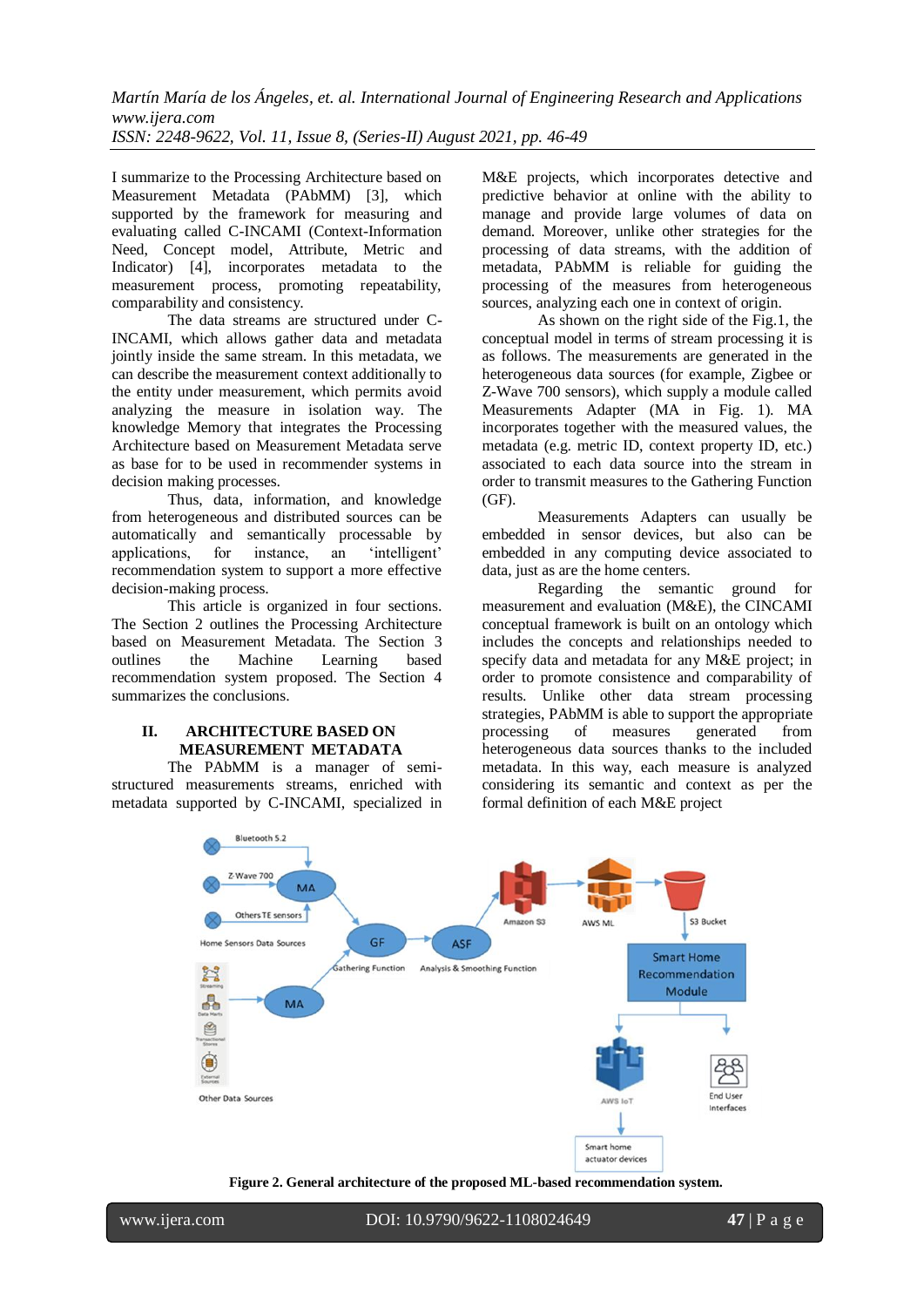These homogenized data are reported to the central gathering function (Gathering Function -GF in Fig.1). In turn, GF introduces streams into a buffer organized by trace groups, this organization allows further consistent statistical analysis at trace group level, without representing additional processing loads. Within each trace group, the organization of measures is tracked by metric. Also, homogeneous comparisons of attributes can be made for different trace groups.

After the measures are organized in the buffer, the Analysis & Smoothing Function (ASF in Fig. 1) component performs a set of statistical analysis on the stream in order to detect deviations or problems with data, considering its formal definition. Then a descriptive, correlation and principal components analysis is applied. These techniques allow detecting inconsistent situations, trends, correlations, and/or identifying system components that incorporate more variability.

Once the data streams has been analyzed to facilitate the processing of so much information from heterogeneous sources, the structured data streams, is incorporated into a data repository S3 with measurements and metadata, and remains available to meet requests for services associated with data on historical measurement.

From a technological point of view, is possible the management of the S3 repositories [5] in the distributed computation context, the data provision to thirds by subscription, and maintaining the real-time measurement processing in parallel. Thus, we prioritize the use of the AWS Cloud computing technology with the aim of promoting the extensibility, dynamism and broadcast of the architecture.

Thus, PAbMM can be viewed as a simple topology[6], which allows us to manage the changes, make the adjustments/fixes that being necessaries, and make easier its interoperability. In service terms, our focus is in: a) Collect the measurements in structured and interoperable way by C-INCAMI, b) Store all the measures under a single repository, c) Use the stored measures to answer queries or to support a cluster/classification analysis, d) Provide data in real-time and historical on demand, e) Get and maintain a smart house knowledge memory.

# **III. MACHINE LEARNING BASED RECOMMENDATION SYSTEM**

To implement the proposed idea an AWS Machine Learning pipeline is used, as shown in the fig. 1. One of the reasons for choosing this solution is that smart home users commonly have no knowledge in information technology or machine learning processes. They are people with no computer science background. Therefore,

automation was a key design decision to be able to deliver not just a packaged solution, but also an automated pipeline without requiring manual intervention every week. AWS services enable the generation of powerful training models transparently for the end user.

The first node in the pipeline is the S3 container with the data streams obtained from the home sensors and stored in a structured way by the PAbMM architecture. This large data set will serve as input to the AWS services from which our models will be trained.

The next step in the pipeline is a SageMaker [7] instance of AWS ML. This platform allows to build, train and implement machine learning models at any scale. This is where data engineering and machine learning take place.

An additional S3 bucket was enough to store our temporary and final outputs after running our models. In this way, the generation of predictions based on the AML model are stored in an S3 bucket for later use by the smart home recommendation system.

A recommendation module, which can be installed in smart home centers or implemented as a cloud service, will be responsible for generating the recommendations and/or acting when necessary, in order to improve the comfort and safety of the home and reduce electricity consumption costs.

This module will consult as input information a configuration profile, which can be modified according to the recommendation preferences of the different users (for example: recommendation level, enabling actions, saving preferences, etc.) in addition to the predictions generated by the ML model. In each run cycle of the model, this module will be able to present the recommendations to the user to act manually on the devices through their controllers, or better yet, act directly on the controllers using the AWS IoT service [8].

# **IV. CONCLUSIONS**

This report presents an innovative smart home idea that provides original solutions to solve the challenges faced by smart home users. The main challenge that this proposal solves is to make the devices "learn" from the preferences, customs and use of devices of the inhabitants of the home. Although ML technology has made important advances in recent years, to obtain good recommendations it is necessary to provide the ML service with standardized data, consistently labeled and corrected so that they can be compared and obtain good predictions[9,10].

IMHO, there are currently no smart home devices that are provided with software to support